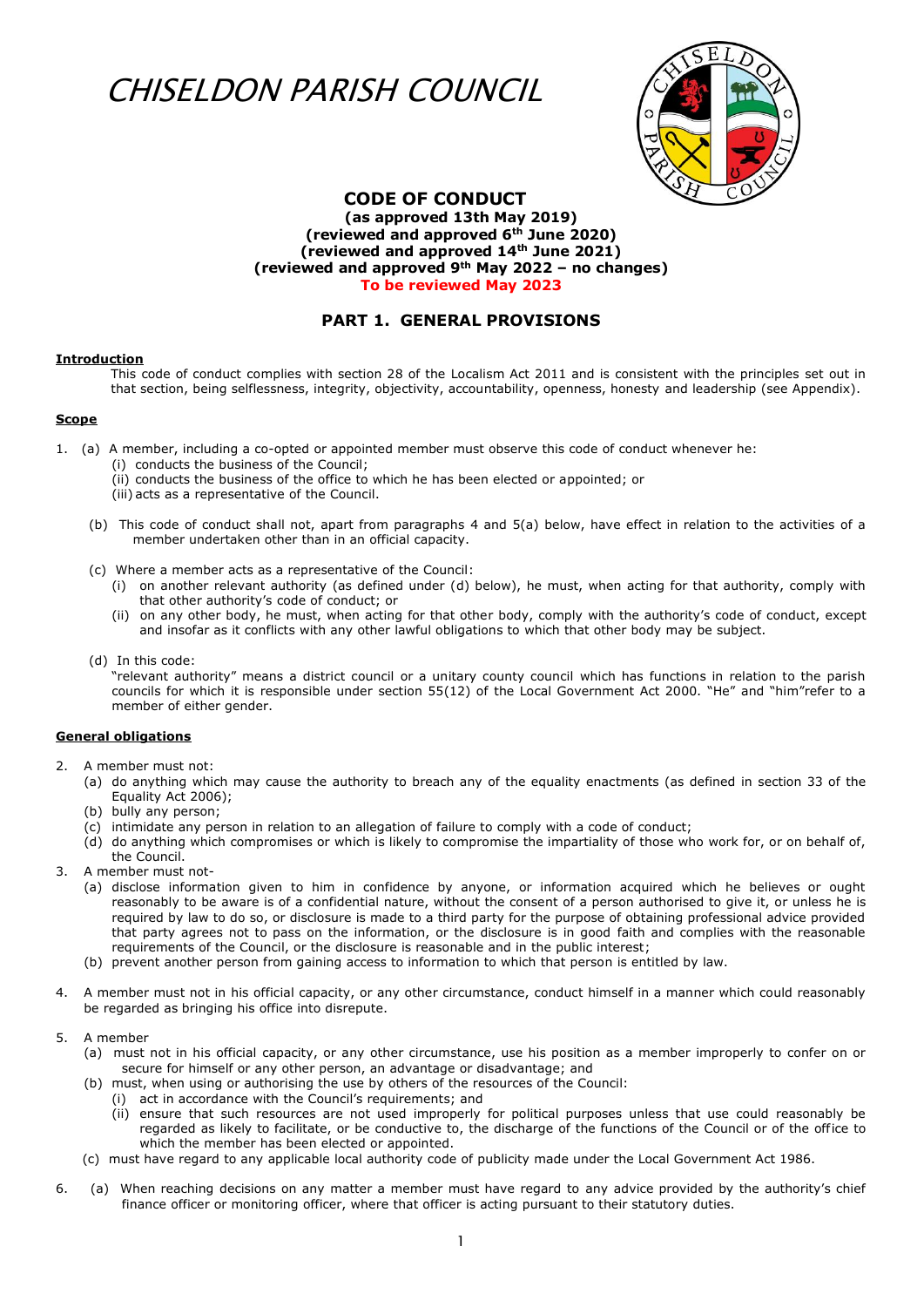(b) A member must give reasons for all decisions in accordance with any statutory requirements and any reasonable requirements imposed by the Council.

# **PART 2. INTERESTS**

## **Personal interests**

- 7. (1) A member has a personal interest in any business of the Council where either:
	- (a) it relates to or is likely to affect:
		- (i) any body of which they are a member or in a position of general control or management and to which they are appointed or nominated by your authority;
		- (ii) any body exercising functions of a public nature, directed to charitable purposes, or one of whose principal purposes includes the influence of public opinion or policy (including any political party or trade union), of which they are a member or in a position of general control or management;
		- (iii) the interests of any person from whom a member has received a gift or hospitality with an estimated value of at least £50;
	- (b) a decision in relation to that business might reasonably be regarded as affecting a member's well-being or financial position or that of a relevant person to a greater extent than the majority of other council tax payers, ratepayers or inhabitants of the ward affected by the decision;
	- (2) In sub-paragraph (1)(b), a relevant person is
		- (i) a member of your family or any person with whom you have a close association; or
		- (ii) any person or body who employs or has appointed such persons, any firm in which they are a partner, or any company of which they are directors;
		- (iii) any person or body in whom such persons have a beneficial interest in a class of securities exceeding the nominal value of £25,000; or
		- (iv) any body of a type described in sub-paragraph  $(1)(a)(i)$  or (ii).

#### **Disclosure of personal interests**

8. A member with a personal interest in a matter who attends a meeting of the Council at which the matter is considered must disclose to that meeting the existence and nature of that interest at the commencement of that consideration, or when the interest becomes apparent.

#### **Prejudicial interests (generally)**

- 9. (a) Subject to sub-paragraph (b) below, a member with a personal interest in a matter also has a prejudicial interest in that matter if the interest is one which a member of the public with knowledge of the relevant facts would reasonably regard as so significant that it is likely to prejudice the member's judgement of the public interest.
	- (b) A member does not have a prejudicial interest in a matter if that matter:
		- (i) does not affect the member's financial position or that of a relevant person or body;
		- (ii) does not relate to the determining of any approval, consent, licence, permission or registration in relation to the member or relevant person or body;
		- (iii) relates to any functions of the Council in respect of statutory sick pay under Part XI of the Social Security Contributions and Benefits Act 1992, where the member is in receipt of, or is entitled to the receipt of such pay;
		- (iv) relates to any functions of the Council in respect of an allowance, payment or indemnity given to members;
		- (v) relates to any ceremonial honour given to members;
		- (vi) relates to setting council tax or a precept under Local Government Finance Act 1992.

#### **Prejudicial interests arising in relation to overview and scrutiny committees**

- 10. A member has a prejudicial interest in any business before an overview and scrutiny committee of the authority (or of a sub-committee of such a committee) where
	- (a) that business relates to a decision made (whether implemented or not) or action taken by the Council's executive or another of your authority's committees, sub-committees, joint committees or joint sub-committees; and
	- (b) at the time the decision was made or action was taken, the member was a member of the executive, committee, subcommittee, joint committee or joint sub-committee mentioned in paragraph (a) and was present when that decision was made or action was taken.

#### **Effect of prejudicial interests on participation**

- 11. (1) Subject to sub-paragraph (2), where a member has a prejudicial interest in any business of the Council;
	- (a) he must withdraw from the room or chamber where a meeting considering the business is being held
		- (i) in a case where sub-paragraph (2) applies, immediately after making representations, answering questions or giving evidence;
		- (ii) in any other case, whenever it becomes apparent that the business is being considered at that meeting; unless the member has obtained a dispensation from the authority's standards committee;
	- (b) he must not exercise executive functions in relation to that business; and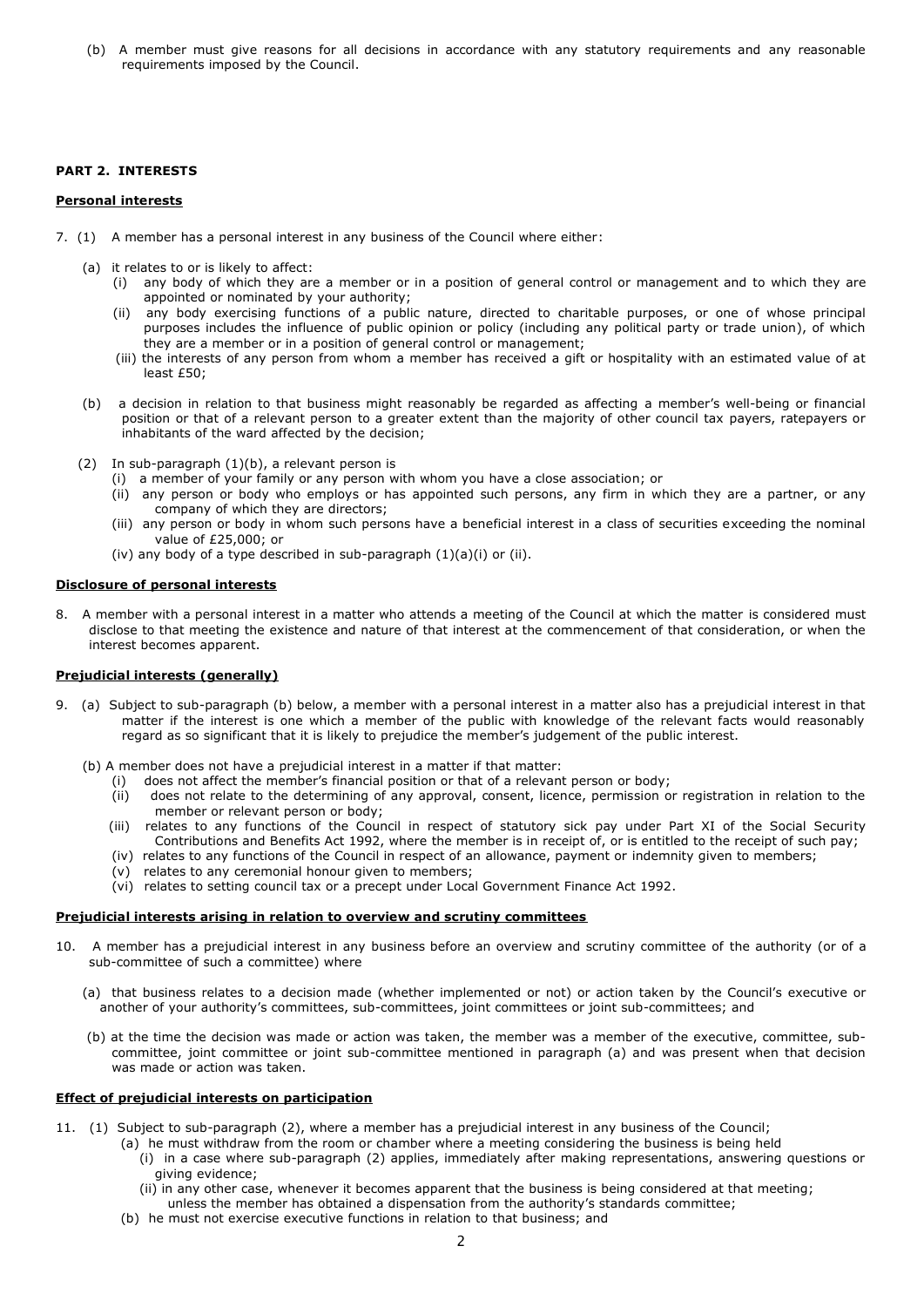- (c) he must not seek improperly to influence a decision about that business.
- (2) Where a member has a prejudicial interest in any business of the Council, he may attend a meeting (including a meeting of the overview and scrutiny committee of the authority or of a sub-committee of such a committee) but only for the purpose of making representations, answering questions or giving evidence relating to the business, provided that the public are also allowed to attend the meeting for the same purpose, whether under a statutory right or otherwise.

#### **PART 3 REGISTRATION OF MEMBERS' INTERESTS.**

#### **Registration of financial and other interests**

- 12. (1) Subject to paragraph 14 below, a member must, within 28 days of this code being adopted by the Council, or his election or appointment to office (if later), register his financial interests in the Council's register maintained under section 29 of the Localism Act 2011, by providing written notification to the authority's monitoring officer, together with any disclosable pecuniary interest which he, or his spouse or civil partner with whom he is living may have.
	- (2) Failure to register or disclose any disclosable pecuniary interest in accordance with section 30(1) or 31(2), (3) or (7) of the Localism Act 2011, or participating in any discussion or vote in contravention of section 31(4) of the Localism Act 2011, or taking any steps in contravention of section 31(8) of the Localism Act 2011, is a criminal offence and risks a fine not exceeding level 5 on the standard scale (currently £5,000) or disqualification as a member for a period not exceeding 5 years.
	- (3) Where members have a disclosable pecuniary interest which is a sensitive interest under paragraph 15 below, they must disclose not the sensitive interest but merely the fact that you have a disclosable pecuniary interest in the matter concerned.
	- (4) Members must, within 28 days of becoming aware of any new or change in a registered personal interest, register details of that new or changed interest by providing written notification to the authority's monitoring officer.

#### **Disclosable pecuniary interest**

- 13. A disclosable pecuniary interest is as defined in the Relevant Authorities (Disclosable Pecuniary Interests) Regulations 2012 (the Regulations), being:
	- (a) any employment, office, trade, profession or vocation carried on for gain.
	- (b) any payment or provision of any other financial benefit (other than from the authority) made or provided within the relevant period as defined in the Regulations in respect of any expenses incurred by in carrying out duties as a member, or towards his election expenses. This includes any payment or financial benefit from a trade union within the meaning of the Trade Union and Labour Relations (Consolidation) Act 1992.
	- (c) any contract which is made between member and/or a person mentioned in paragraph 12 (1) above (or a body in which the member and/or such a person has a beneficial interest) and the authority
		- (i) under which goods or services are to be provided or works are to be executed; and
		- (ii) which has not been fully discharged.
	- (d) any beneficial interest in land which is within the area of the authority.
	- (e) any licence (alone or jointly with others) to occupy land in the area of the authority for a month or longer.
	- (f) any tenancy where (to a member's knowledge)
		- (i) the landlord is the authority; and
		- (ii) the tenant is a body in which the relevant person has a beneficial interest.
	- (g) any beneficial interest in securities of a body where
		- (i) that body (to a member's knowledge) has a place of business or land in the area of the relevant authority; and (ii) either the total nominal value of the securities exceeds £25,000 or one hundredth of the total share capital of
			- that body, or if the share capital of that body is of more than one class, the total nominal value of the shares of any one class in which the relevant person has a beneficial interest exceeds one hundredth of the total issued share capital of that class.

## **Sensitive interest.**

- 14. (1) Where a member considers that he has a sensitive interest (whether or not a disclosable pecuniary interest) and the authority's monitoring officer agrees, if the interest is entered in the authority's register, copies of the register that are made available for inspection and any published version of the register, must not include details of the interest (but may state that the member has an interest the details of which are withheld under section 32(2) of the Localism Act 2011).
	- (2) The member must, within 28 days of becoming aware of any change of circumstances which means that information excluded under paragraph (1) is no longer a sensitive interest notify the authority's monitoring officer asking that the interest be included in your authority's register of members' interests.
	- (3) In this code, "sensitive interest" means an interest the nature of which is such that the member and the monitoring officer consider that disclosure of the details of the interest could lead to the member or a person connected being subject to violence or intimidation.